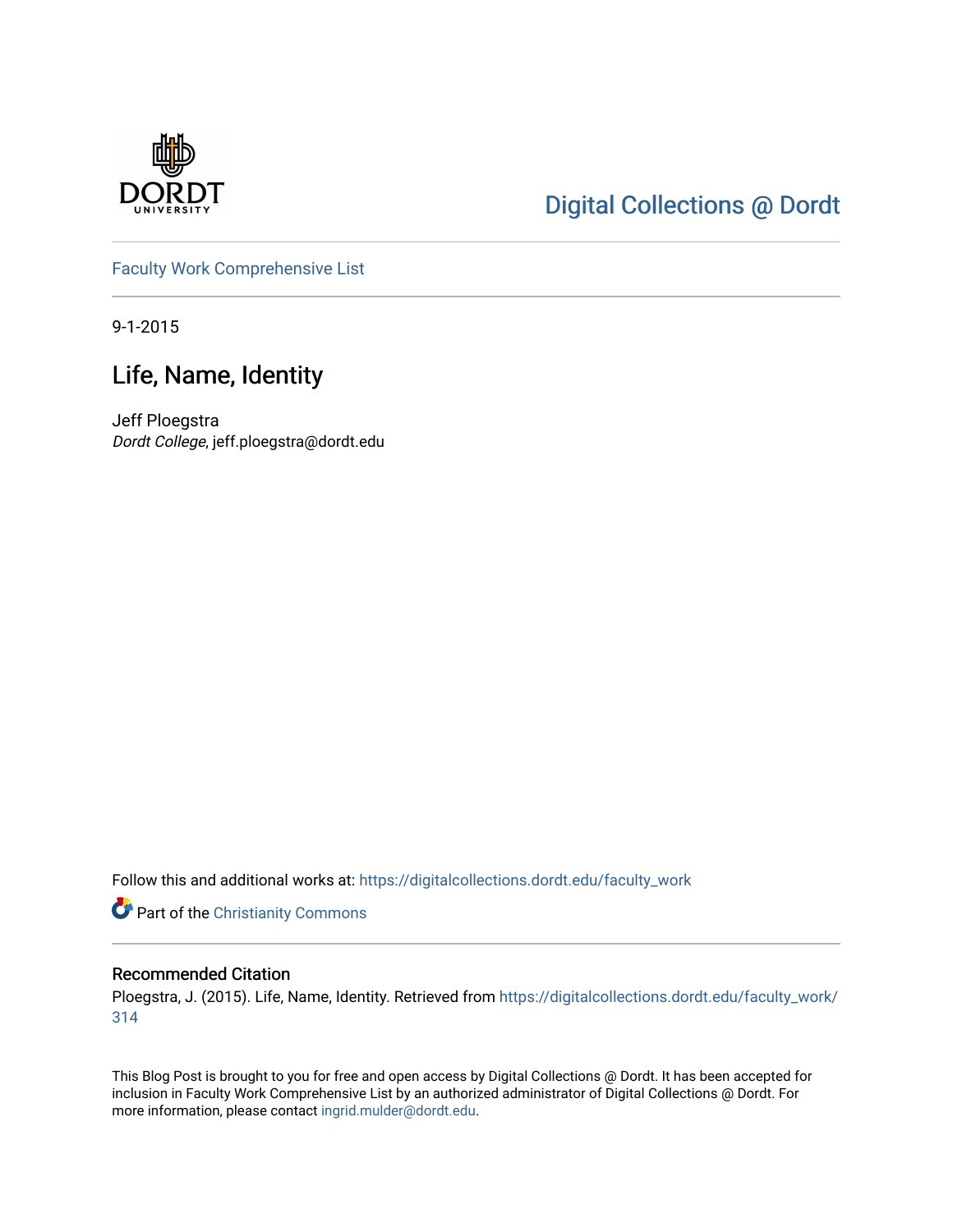### Life, Name, Identity

#### Abstract

"Being pro-life means taking seriously that God intended blessing on all 'that has the breath of life in it.'"

Posting about the value of human life from In All Things - an online hub committed to the claim that the life, death, and resurrection of Jesus Christ has implications for the entire world.

<http://inallthings.org/life-name-identity/>

Keywords In All Things, covenant theology, Bible, life

**Disciplines Christianity** 

#### **Comments**

[In All Things](http://inallthings.org/) is a publication of the [Andreas Center for Reformed Scholarship and Service](http://www.dordt.edu/services_support/andreas_center/) at Dordt [College](http://www.dordt.edu/).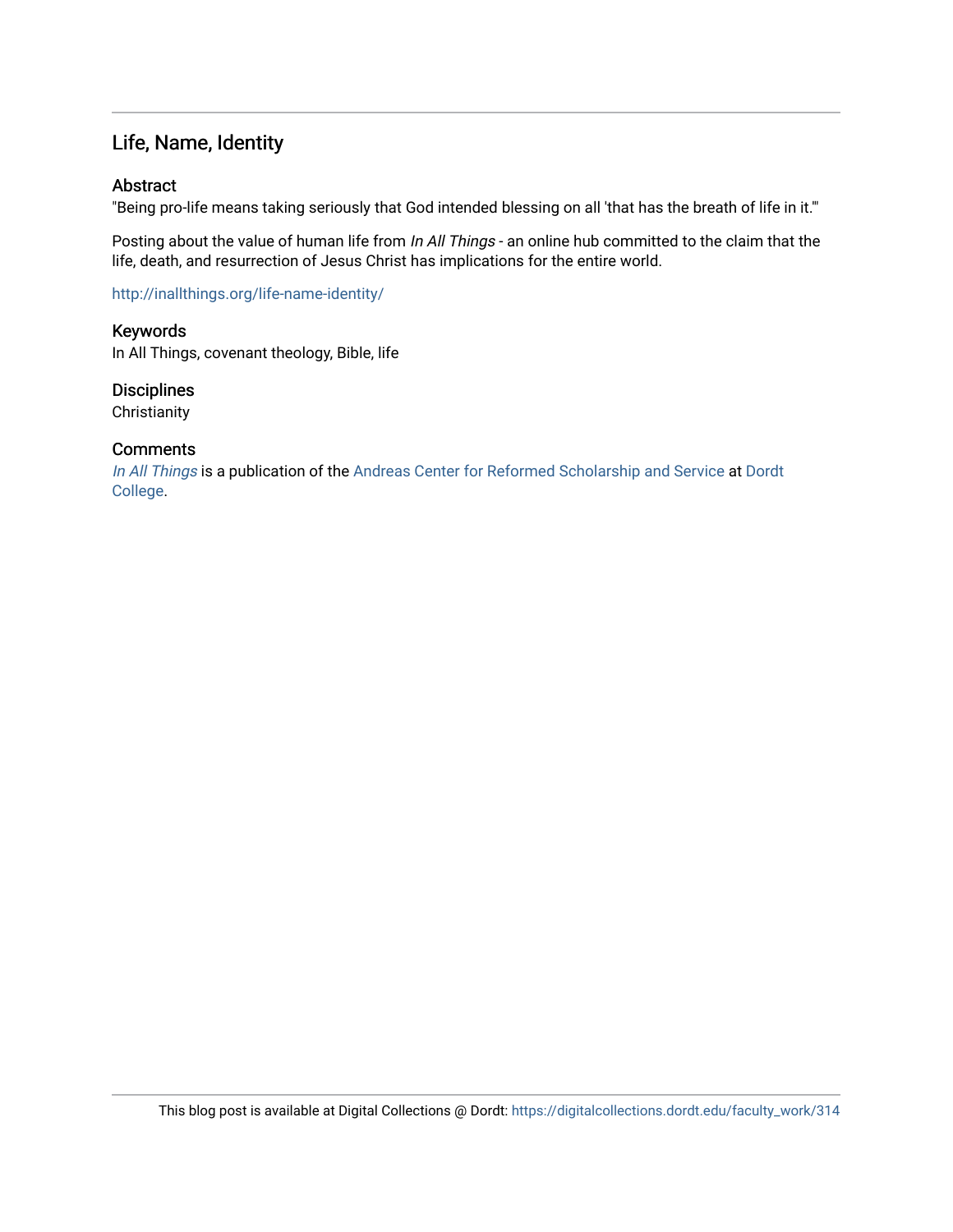# **Life, Name, Identity**

*inalithings.org[/life-name-identity/](http://inallthings.org/life-name-identity/)* 

#### Jeff Ploegstra

God blessed them and said, 'Be fruitful and increase in number'"(Gen 1:22). This is a familiar phrase for many of us. However, when we typically encounter these words, we tend to think of them in the context of "the Great [Commission](http://inallthings.org/glossary/great-commission/)": humans' care for the world offered in Genesis 1:28. But that is actually the second time the phrase appears in Genesis 1. The blessing and mandate to fill the earth is *first* given to the "*living* and moving things" on the fifth day of creation, before humans are even created. The human mandate is part of a larger life-oriented mandate.

In the context of that larger mandate, it is very interesting to study how "life" is defined and used in Genesis. We are given many images of life in early Genesis – God fills the seas, the land, and the air with *living* creatures, and then the Creator blesses them.

It is interesting to then read Genesis 2:7:

"Then the Lord God formed a man from the dust of the ground and breathed into his nostrils the *breath of life*, and the man became a *living being*." [1](http://inallthings.org/life-name-identity/#fn1-5954)

The word "animal" comes from the latin "*anima*," meaning breath or spirit. People are animals. We might be more than that, we might be a unique sort, but we are undeniably animals. Both of God's revelations make this clear. The Bible, as outlined above, and our biology and genetics tell us that we are animals. The vast majority of our genes are completely functionally interchangeable: our organs are the same as those of many other "living creatures with the breath of life." We have used heart valves from pigs to fix our own, hormones from a variety of animals to replace ours when our systems don't work quite right, and insulin from dogs and cows to treat diabetes.

It is important to recognize humankind's unique role and relationship with God, but we should never lose sight of our connectedness with other living creatures. In fact, those two ideas are deeply related to each other. An important part of our unique role as image bearers requires us to have a deep understanding of these creatures. I am always intrigued by Genesis 2:19:

"Now the Lord God had formed out of the ground all the wild animals and all the birds in the sky. He brought them to the man to see what he would name them; and whatever the man called each living creature, that was its name."

Naming is a powerful thing. If we look at naming in a biblical context, we see clearly that it is not simply giving something a designation. It is a process of discernment and hope; of understanding and giving recognition to the potential within a living being.<sup>[2](http://inallthings.org/life-name-identity/#fn2-5954)</sup> It requires intimate knowledge. It is a recognition of identity. Adam was asked not to care in abstract for living things, but to know the other creatures as unique expressions of life. He had to know the life that was entrusted to his care.

This connection is deeply and concretely reinforced in Genesis 9. Over and over again, promises made to Noah and his family are directly embedded in a larger promise to all living things. Consider:

"Then God said to Noah and to his sons with him: 'I now establish my covenant with you and with your descendants after you and with **every living creature** that was with you — the birds, the livestock and all